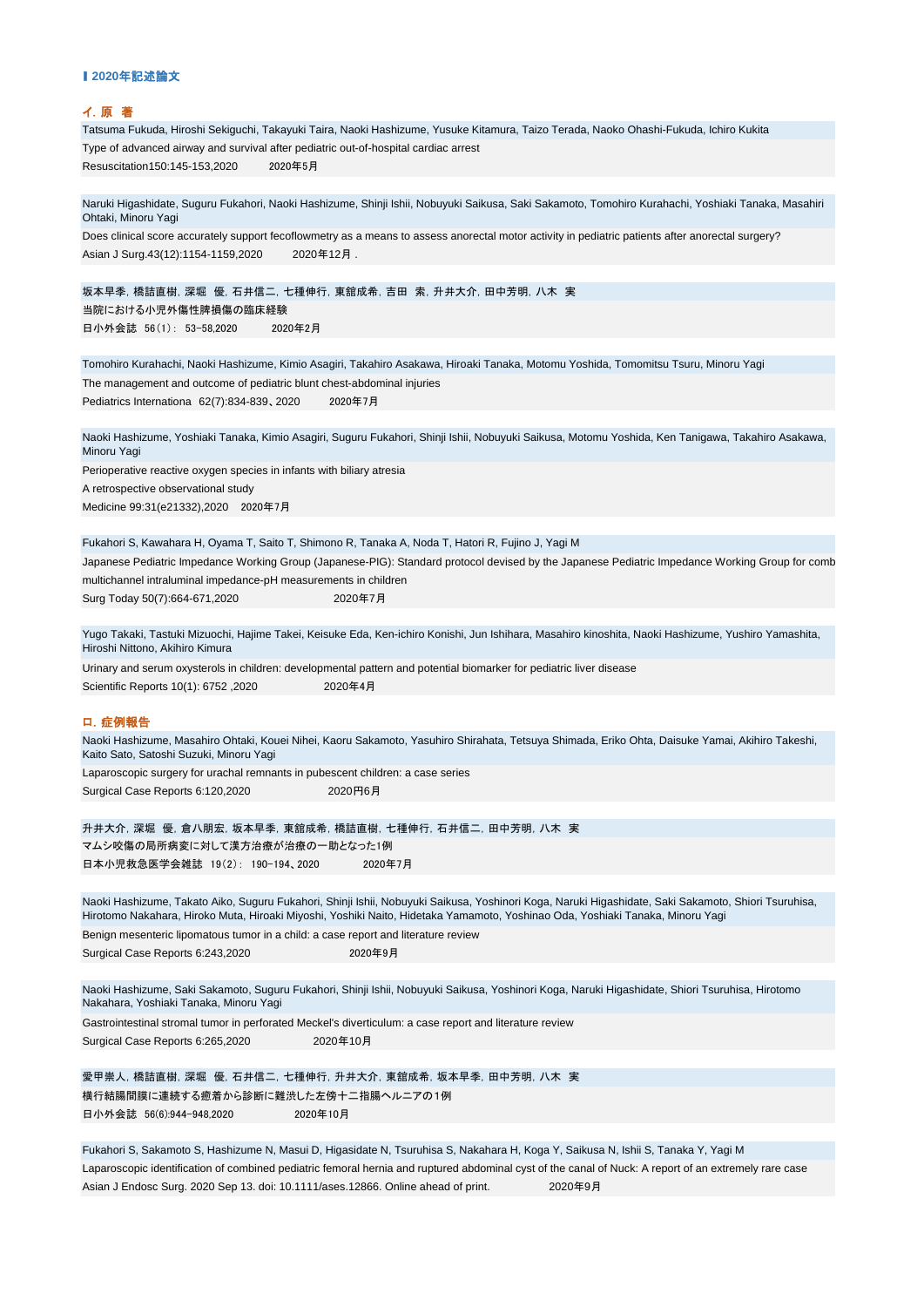| Rina Harada, Masahiro Ohtaki, Naoki Hashizume, Akihiro Takeshi, Eishiro Murai, Yasuhiro Shirahata, Satoshi Suzuki, Shinya Uchiqasaki, Hiroshi Yoshida |
|-------------------------------------------------------------------------------------------------------------------------------------------------------|
| Inflammatory myofibroblastic tumor of the small intestine with intussusception in a child: Case Report and literature review                          |
| Journal of Pediatric Surgery Case Reports 56(2020) 101423                                                                                             |

| ハ.総 説                                                                                           |
|-------------------------------------------------------------------------------------------------|
| 八木 実:                                                                                           |
| 学術集会記録. 第56回日本小児外科学会学術集会,(会長講演)非侵襲的小児消化管運動機能評価とその展開 ~非侵襲的消化管運動研究の歩み~                            |
| 日本小児外科学会雑誌56(1):3-12、2020<br>2020年2月                                                            |
|                                                                                                 |
| 深堀 優 石井信二 橋詰直樹 古賀義法 東舘成希 升井大介 坂本早季 倉八朋宏 髙城翔太郎 田中芳明 八木 実                                         |
| 小児における胃食道逆流症の診断および治療戦略                                                                          |
| 久留米医学会雑誌 83(1~3): 8-18,2020<br>2020年3月                                                          |
| 橋詰直樹, 田中芳明, 八木 実                                                                                |
| 医薬品経ロ栄養補助を用いた栄養療法の医療経済効果と価値                                                                     |
| Progress in Medicine 40(6):621-628,2020<br>2020年6月                                              |
|                                                                                                 |
| 八木 実,恵紙英昭,橋詰直樹,七種伸行,古賀義法,石井信二,深堀 優,田中芳明                                                         |
| 特集:がん治療と漢方Ⅱ NST(栄養サポートチーム) における漢方の活用                                                            |
| 漢方と最新治療29(3):177-181、2020 2020年8月                                                               |
|                                                                                                 |
| 深堀 優,石井信二,橋詰直樹,古賀義法,東舘成希,升井大介,坂本早季,靍久士保利,中原啓智,七種伸行,田中芳明,八木 実                                    |
| 胃食道逆流症(上部消化管造影, 24時間食道インピーダンスpHモニタリング, 上部消化管内視鏡)                                                |
| 小児外科52(8):791-797、2020<br>2020年8月                                                               |
|                                                                                                 |
| 永松あゆ,橋詰直樹,田中芳明,飯沼泰史,平山 裕,八木 実                                                                   |
| AYA世代におけるトランジションを見据えた栄養ケア 小児短腸症候群の移行期医療の現状と課題<br>臨床栄養137(6):804-808,2020<br>2020年11月            |
|                                                                                                 |
| 八木 実,恵紙英昭,橋詰直樹                                                                                  |
| 小児慢性便秘に対する漢方治療.                                                                                 |
| 外来小児科23(3-4)、304-308、2020<br>2020年11月                                                           |
|                                                                                                 |
| 疋田茂樹, 八木 実, 石井信二, 橋詰直樹, 坂本早季, 小松崎尚子, 小島伸一郎, 浅桐公男, 高須 修, 高松学文, 宇津秀晃, 長井孝二朗, 鍋田雅和, 吉山直政,<br>萬木真理子 |
| 特集 トップナイフの閃き ― 切る。明ける。勇気をもって決断できるか ― 小児患者を切る/開ける.                                               |
| 救急医学 44(14):1951-1960、2020   2020年12月                                                           |
|                                                                                                 |
|                                                                                                 |
| 二. 著 書<br>深堀 優、八木 実:                                                                            |
| pH/インピーダンスpH.                                                                                   |
| 日本小児消化管機能研究会50回記念誌、(編集)日本小児消化管機能研究会事務局、誠文堂、東京、95-100、2020<br>2020年2月                            |
|                                                                                                 |
| 八木 実:                                                                                           |
| Fecoflowmetry.                                                                                  |
| 日本小児消化管機能研究会50回記念誌、(編集)日本小児消化管機能研究会事務局、誠文堂、東京、101-105、2020<br>2020年2月                           |
|                                                                                                 |
| 八木 実、本間信治:                                                                                      |
| 胃電図.                                                                                            |

日本小児消化管機能研究会50回記念誌、(編集)日本小児消化管機能研究会事務局、誠文堂、東京、106-111、2020 2020年2月

## 橋詰直樹, 田中芳明

第4章 栄養と免疫、および生体防御機構 岡田晋吾 編 キーワードでわかる臨床栄養 令和版 羊土社, 東京, 116-134,2020 2020年4月

## ホ. その他、プロシーディング

## ヘ. 前任地・留学先における論文・その他

Inflammatory myofibroblastic tumor of the small intestine with intussusception in a child: Case Report and literature review Journal of Pediatric Surgery Case Reports 56:101423,2020 2020年5月 Rina Harada, Masahiro Ohtaki, Naoki Hashizume, Akihiro Takeshi, Eishiro Murai, Yasuhiro Shirahata, Satoshi Suzuki, Shinya Uchigasaki, Hiroshi Yoshida